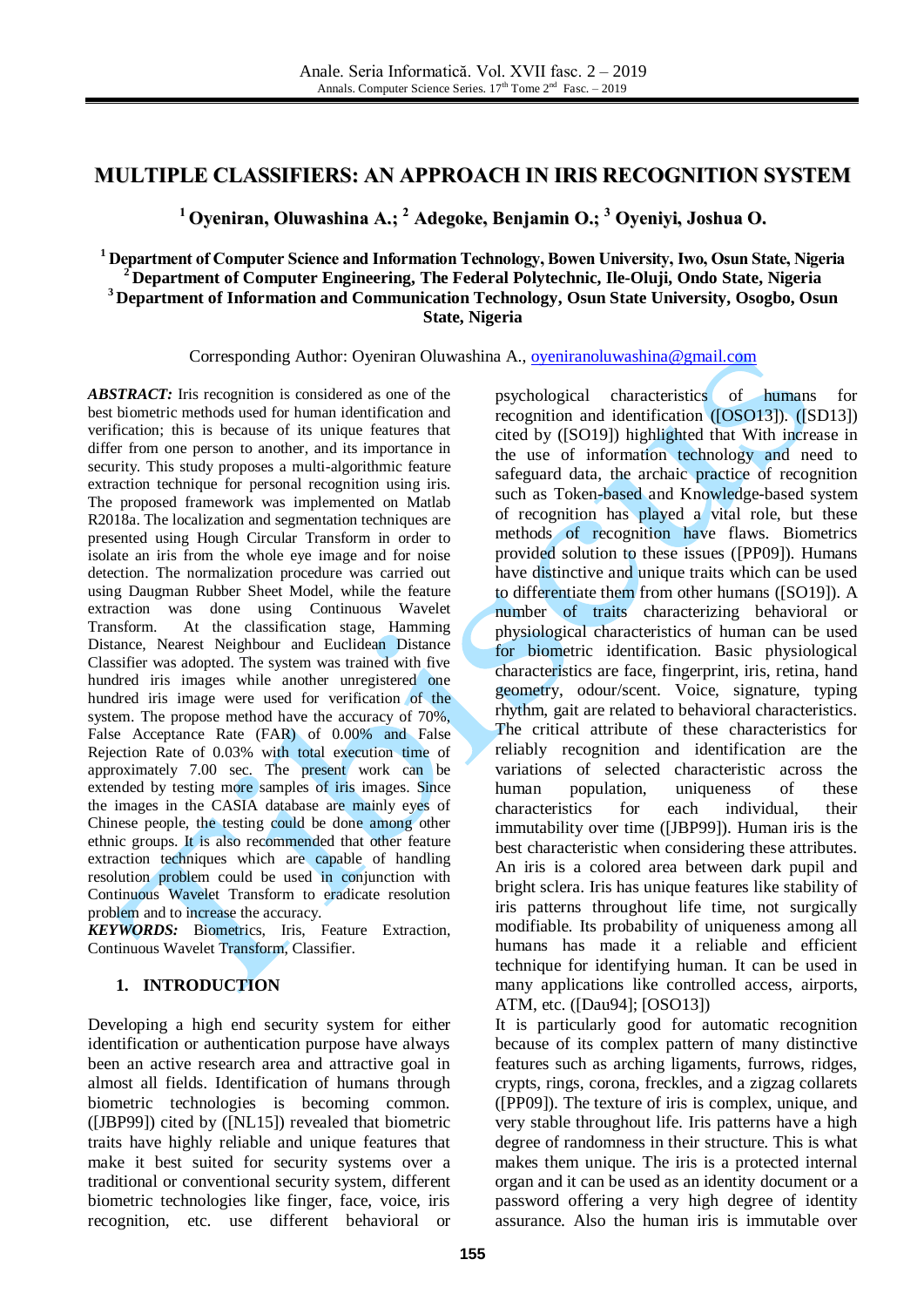time. From one year of age until death, the patterns of the iris are relatively constant ([JBK98]; [Adl65]). This study is highly essential, due to the fact that it will expand academic skill by providing new technique in iris feature extraction. In the previous research by various authors, many feature extraction method has being proposed, likewise different classifier. This study proposed multi-algorithmic feature extraction and classification technique, which implies that it combine different classifier algorithms to attain proper feature extraction and classification. This study centralized its objective in using the developed algorithm to ensure the proper security of life and properties.

### **2. REVIEW OF RELEVANT LITERATURE**

In recent years, iris recognition has become one of the majorly researched recognition technologies since it is the most reliable form of biometrics. Iris patterns are unique and stable, even over a long period of time. Furthermore, iris scanning and recognition systems are very user-friendly. Biometric identification utilizes physiological and behavioral characteristics to authenticate a person's identity. Some common physical characteristics that may be iris recognition is the process of recognizing a person by analyzing that random pattern of automated method of iris recognition is relatively young.

Plenty of works are done on Iris Recognition System, most of the cases; authors claimed the better performance of speed in capturing images and recognition over the existing systems available at that time. To gather the knowledge, this study has considered the following selective works. Daugman is the inventor of the most successful commercial iris recognition system now and published his wonderful results in 1993 ([Dau93]). He proposed an integro-differential operator for localizing iris regions along with removing the possible eyelid noises ([Dau03]).

([Wil97]) processed iris segmentation through simple filtering and histogram operations. Eyelid edges were detected when edge detectors were processed with horizontal and then modeled as parabolas. No direction preference leaded to the pupil boundary. ([BB98]) mainly focused on the iris image representation and feature matching, and did not introduce the information about noise removal. ([G+06]) implemented system was tested on iris images of CASIA database. Iris localization using Hough transform performs better as compared to other localization techniques in case of occlusion due to eyelids and eyelashes. They achieved the

overall accuracy of 95.4% with FRR of 5% and FAR 4%.

 $(G+10)$  presents the complete iris recognition system consists of an automatic segmentation system based on the Hough Transform, and is able to localize the circular iris and pupil region, occluding eyelids and eyelashes, and reflections. ([Tua12]) evaluated the performance of the biometric system using FAR and FRR. FAR is the rate at which an imposter print is incorrectly accepted as genuine and FRR is rate at which a genuine print is incorrectly rejected as an imposter. When the number of subject is 60, the FAR and FRR are 2.43% and 3.17% respectively.

# **3. METHODOLOGY**

The method of the research includes:

- 1. Design of multi- algorithmic Continuous Wavelet Transform (CWT) framework for the feature extraction.
- **2.** Development of an Iris Recognition System where the designed framework is employed.
- **3.** Determination of the recognition accuracy of the Iris Recognition System testing with some sample images.

The framework was designed based on iris recognition system; the sample image will be input, then localization and segmentation will be done using Hough transform in order to detect the inner and the outer boundary of the iris, which estimate that the shape of the iris is circle. This will lead to the normalization, in order to unwrap the iris image. The unwrapped iris image will be converted from Cartesian to polar using Daugman Rubber Sheet Model in order to proceed to the feature extraction stage. For the feature extraction, Continuous Wavelet Transform is employed at three different times on the same normalized iris image. The extracted features are subjected to three different classifiers (that is: Hamming Distance, Nearest Neighbour and Euclidean Distance classifier respectively).

The results were stored in a database and template matching stage imaged using hamming distance algorithm. Based on the matching results from the algorithms, a score is obtained based on matches of the input iris image with the templates stored in database. This score could be a percentage of the matched features out of the total or a scored based on a common based for all algorithms. To improve iris recognition, fusion of the three algorithms is performed, wherein the scores are fused together to obtain a final result and to conclude whether the input image of the iris belongs to an authentic person or not.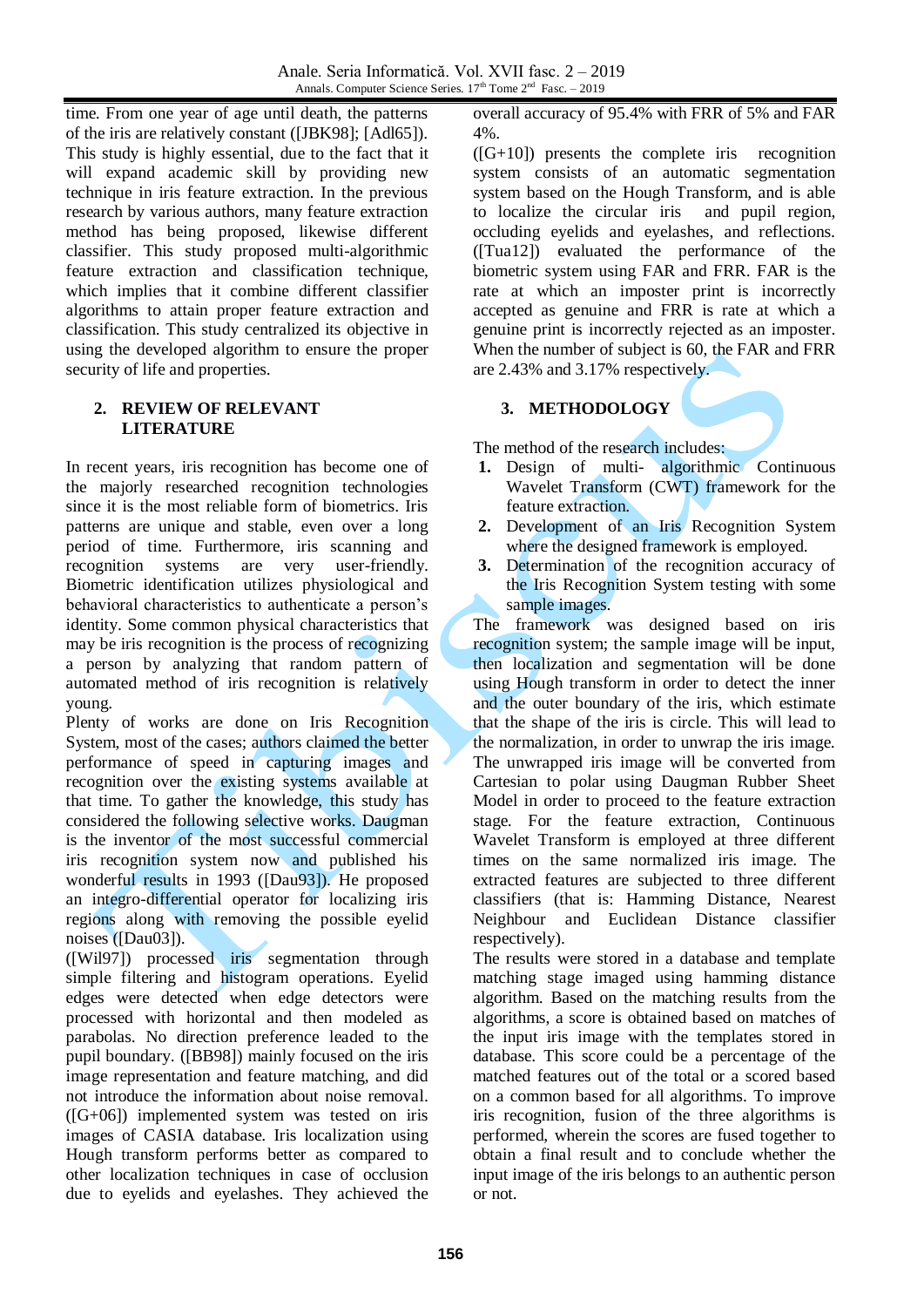Anale. Seria Informatică. Vol. XVII fasc. 2 – 2019 Annals. Computer Science Series.  $17<sup>th</sup>$  Tome  $2<sup>nd</sup>$  Fasc.  $-2019$ 



**Figure 1: Framework of the Proposed Recognition System**

#### **4. RESULT AND DISCUSSION**

In order to evaluate the performance of the proposed system, extensive experiment was performed. Iris images are obtained from CASIA database. The experiments are done on MATLAB R2018a. The experiment was conducted using a single image, the iris image was localized and segmented using Hough transform, the segmented iris image was normalized using Daugman Rubber Sheet model. The feature extraction was conducted using Continuous Wavelet Transform.

| Table 1: Average Time of the System |  |  |
|-------------------------------------|--|--|
|-------------------------------------|--|--|

|                    | <b>Time</b> | Percentage of     |
|--------------------|-------------|-------------------|
|                    | (ms)        | <b>Total Time</b> |
| Iris Localization  | 30.1        | 43%               |
| Normalization      | 16.0        | 22.9%             |
| Wavelet to feature | 23.0        | 32.9%             |
| vector generation  |             |                   |
| Template matching  | 0.9         | 1.2%              |
| Total time         | 70 sec      | 100%              |



**Figure 2: ROC Curve**

### *A. Total Execution Time*

The run-time result for the iris recognition is approximately 7.00sec (see table 1), which confirm that the proposed method performs faster than Daugman, Patil *et al* and Wildes etc.

#### *B. Recognition Accuracy*

The system was trained with five hundred iris image while another unregistered one hundred iris image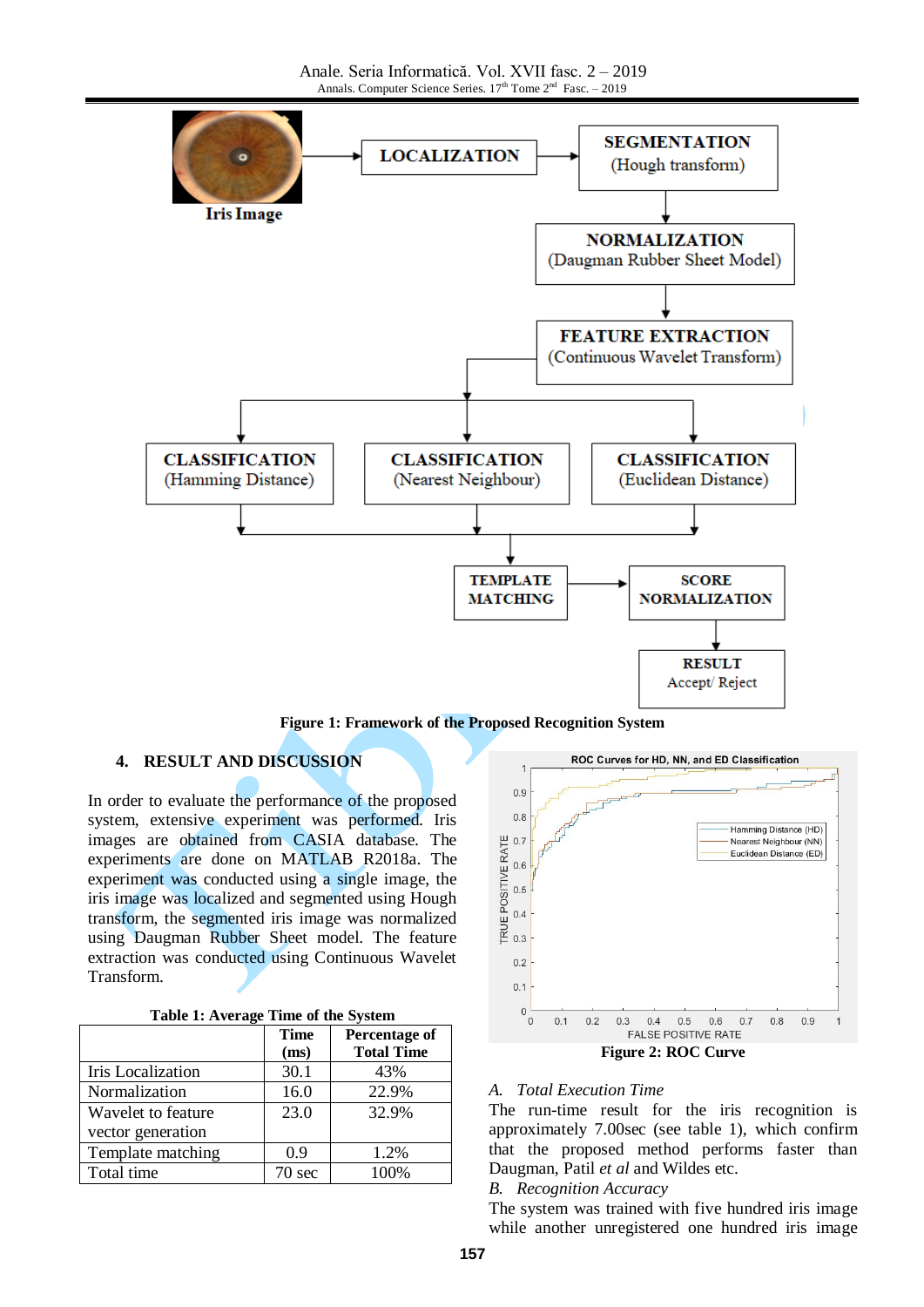were used for verification of the system. Average correct recognition rate was calculated to be 70%, with False Acceptance Rate (FAR) of 0.00% and False Rejection Rate (FRR) of 0.03% at threshold value of 0.5.

Compared with Fourier and other wavelet transforms, the proposed approach considerably reduces the computation time and improves the accuracy. Furthermore, this identification system is quite simple requiring few components and is effective enough to be integrated within security systems that require an identity check. The experimental results are encouraging and the comparison with some algorithms indicates that the proposed method is comparable to them.

## *C. Equal Error Rate (EER)*

Receiver Operating Characteristics (ROC) curve is used as a yardstick to check the performance of the proposed system. The curve shows all possible system state of FRR and FAR. The curve shows that Hamming Distance has the minimum EER as compared to other classifiers (see Figure 2).

# **5. CONCLUSION**

A multi-algorithmic biometric system by fusion of three algorithms at the feature extraction and classifier stage for iris authentication in a highly secured pervasive environment has been designed and implemented successfully and it is found to overcome the drawbacks of traditional method. Experimental results prove that by combining multiple algorithms, this system improves the matching performance, increase population coverage, deter spoofing and facilitate indexing. An efficient iris recognition system using Continuous Wavelet Transform has been implemented with improvement in segmentation and normalization algorithm.

The accuracy of the proposed approach is 70%, with False Acceptance Rate (FAR) of 0.00% and False Rejection Rate of 0.03%. The proposed approach considerably reduces the computation time and improves the accuracy. Furthermore, this identification system is quite simple requiring few components and is effective enough to be integrated within security systems that require an identity check. The experimental results are encouraging and the comparison with some algorithms indicates that the proposed method is comparable to them, and the outputs of this research are satisfactory.

The Multi- Algorithmic approach combines the features of Hamming distance Classifier, Nearest Neighbour and Euclidean Distance Classifier for authentication of iris patterns. The error rate has been reduced with an improvement in feature extraction procedure.

The present work can be extended by testing more samples of iris images and using different machine and deep learning algorithms. Since the images in the CASIA database are mainly eyes of Chinese people the testing could be done among other ethnic groups. It is also recommended that other feature extraction techniques which are capable of handling issues in resolution should be used in conjunction with Continuous Wavelet Transform to eradicate resolution problem and to increase the accuracy.

# **REFERENCES**

- [Adl65] **Adler A. –** *Physiology of Eye: Clinical Application.* London. The C.V. Mosby Company, fourth edition, 1965.
- [BB98] **Boles W., Boashash B. –** *A Human Identification Technique Using Images of the Iris and Wavelet Transform.* IEEE Transactions on SignalProcessing, 46 (4), 1998, pp. 1185–1188, 1998.
- [Dau03] **Daugman J. –** *How Iris Recognition Works*. IEEE Transactions on Circuits and Systems for Video Technology,  $14(1):21 - 30, 2003.$
- [Dau93] **Daugman J. –** *High Confidence Visual Recognition of Persons by a Test of Statistical Independence.* IEEE Transactions on Pattern Analysis and Machine Intelligence, 1148–1161, 1993.
- [Dau94] **Daugman J. –** *Biometric Personal Identification System Based on Iris Analysis.* US Patent no. 5291560, 1994.
- [G+06] **Gupta P., Mehrotra H., Rattani A., Chatterjee A., Kaushik A. K. –** *Iris Recognition Using Corner Detection*. Proceedings of the 23rd International Biometric Conference, Montreal, Canada, 1-5, July 16-21, 2006.
- [G+10] **Gupta S., Doshi V., Jain A., Iyer S. –** *Iris Recognition System Using Biometric Template Matching Technology.* International Journal of Computer Applications (0975 8887) Volume 1, No. 2, 2010.
- [JBP99] **Jain A. K., Bolle R., Pankanti S. –** *Biometrics: Personal Identification in Networked Society.* Kluwer Academic Publisher vol. 1. p. 434, 1999.